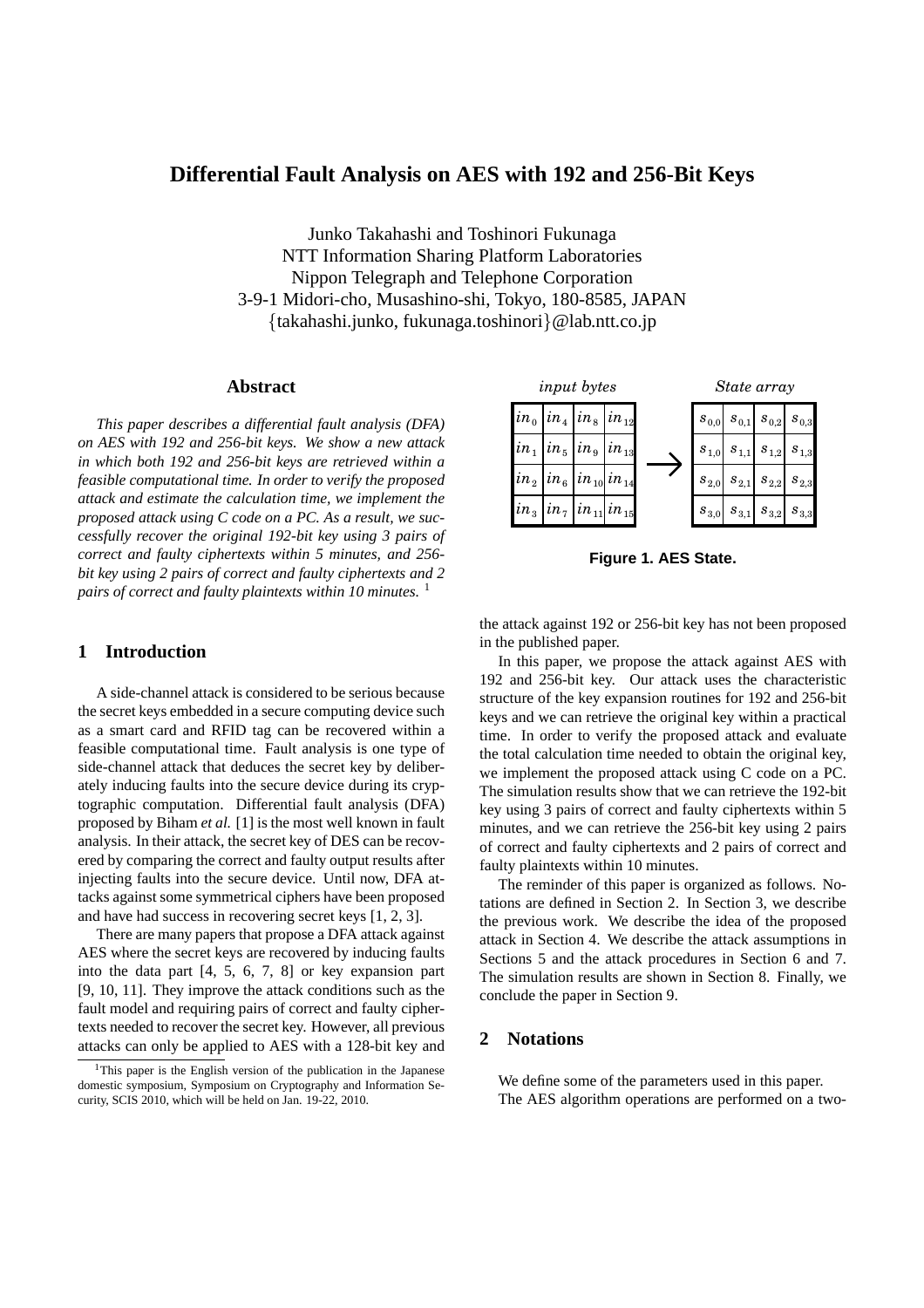dimensional array of bytes called the State in Fig.1(See [12] for more details). At the start of the Cipher and Inverse Cipher, the input – the array of bytes  $in_0$ ,  $in_1$ ,  $\dots$   $in_{15}$  – is copied into the State array as illustrated in Fig.1.The Cipher or Inverse Cipher operations are then conducted on the State array.

We use the parameters as follows.

| $a_{(n)}:$ <i>n</i> denotes the bit length of a    |
|----------------------------------------------------|
| $a \oplus b$ : Bitwise exclusive-OR operation      |
| $a \cdot b$ : Finite field multiplication          |
| $K^n$ : n-th round key that consists of 16 bytes,  |
| 4 by 4 matrix                                      |
| $K_{i,j}^n$ : $(i,j)$ byte of $K^n$ $(i,j = 03)$ , |

where *i* and *j* are the row and column numbers

# **3 Previous Work**

In this section, we briefly introduce well-known previous attacks against AES with a 128-bit key [6, 7] and we show the difficulty in applying these attacks to 192 and 256-bit keys.

The previous works use the fact that the state difference between the states calculated from correct and faulty ciphertexts is related to another state difference in the same column because one byte fault injected into the state is propagated to four bytes due to the MixCoumns transformation. We obtain the last round key  $K^{10}$  by solving the simultaneous equations related to the state differences by 4 bytes using correct and faulty ciphertexts  $2$ . Once we obtain  $K^{10}$ , we also obtain the original 128-bit key.

We verify we can extend the above attack method to the case of 192/256-bit key. In order to obtain the 192-bit key (256-bit key), we need to obtain the last round key  $K<sup>r</sup>$  and the right half of  $K^{r-1}$  (whole  $K^{r-1}$ ). We obtain  $K^r$  as the attack for 128-bit key. We can not obtain  $K^{r-1}$  by simply applying the above attack, because we have to deduce *K*<sup>*r*−1</sup> by 16 bytes (not 4 bytes) due to the influence of the MixColumns transformation of the *r −* 1 round. Therefore, the simultaneous equations related to *K<sup>r</sup>−*<sup>1</sup> are more complicated, and we can not solve these equations in a practical time.

### **4 Idea of Proposed Attack**

In this section, we describe the idea of the proposed attack.

**In the case of 192-bit key** We find that a part of the 10th round output difference between correct and faulty calculations are known because we obtain the left-half of *K*<sup>11</sup> using  $K^{12}$  by the characteristics of the key expansion routine. Further, we find that the known output difference has a relation to the output difference calculated from the unknown right-half of  $K^{11}$ . Therefore, we can solve the simultaneous equations of the 10th round output difference by 4 bytes, and we can obtain the right-half of  $K^{11}$  within a practical time. Therefore, we obtain the original 192-bit key using the right-half of  $K^{11}$  and  $K^{12}$ .

**In the case of 256-bit key** In the case of 256-bit key, we can not obtain even 1 byte of  $K^{13}$  using  $K^{14}$  by its structure of the key expansion routine. Then, we have to solve the simultaneous equations by 16 bytes, and it is difficult to deduce the original key within a practical time. Here, we find that the first round key  $K^0$  can be uniquely determined when we assume the value of one column  $(4 \text{ bytes})$  of  $K^{13}$ . by the characteristics of the key expansion routine. We verify whether the assumed one column (4 bytes) of  $K^{13}$  is correct or not by determining  $K^0$  using the fault injections into the decryption. Using this method, we reduce the key candidate space of  $K^{13}$ . Therefore, we obtain the original 256-bit key using  $K^{13}$  and  $K^{14}$ .

In the next section, we propose the attack using the above idea.

#### **5 Attack Assumptions**

In this section, the attack assumptions are described.

- *•* Correct and faulty ciphertexts calculated from the same plaintext are known.
- *•* One pair of correct plaintext and ciphertext is known.
- *•* Any one column (total 4 bytes) of the *r*th round output is randomly corrupted.
	- $-$  In the case of 192-bit key:  $r = 9, 10$
	- In the case of 256-bit key:  $r = 12$  (encryption and decryption)

To satisfy the above conditions, fault injection area can be chosen as follows.

- **–** Any 1 byte of the (*r −* 1)th round output.
- **–** Any one column (total 4 bytes) of the *r*th round output.
- *•* (For the attack against 256-bit key) Correct and faulty plaintexts calculated from the same ciphertext are known.

 $2$ In fact, we obtain  $K^{10}$  by 4 bytes using three kinds of simultaneous equations.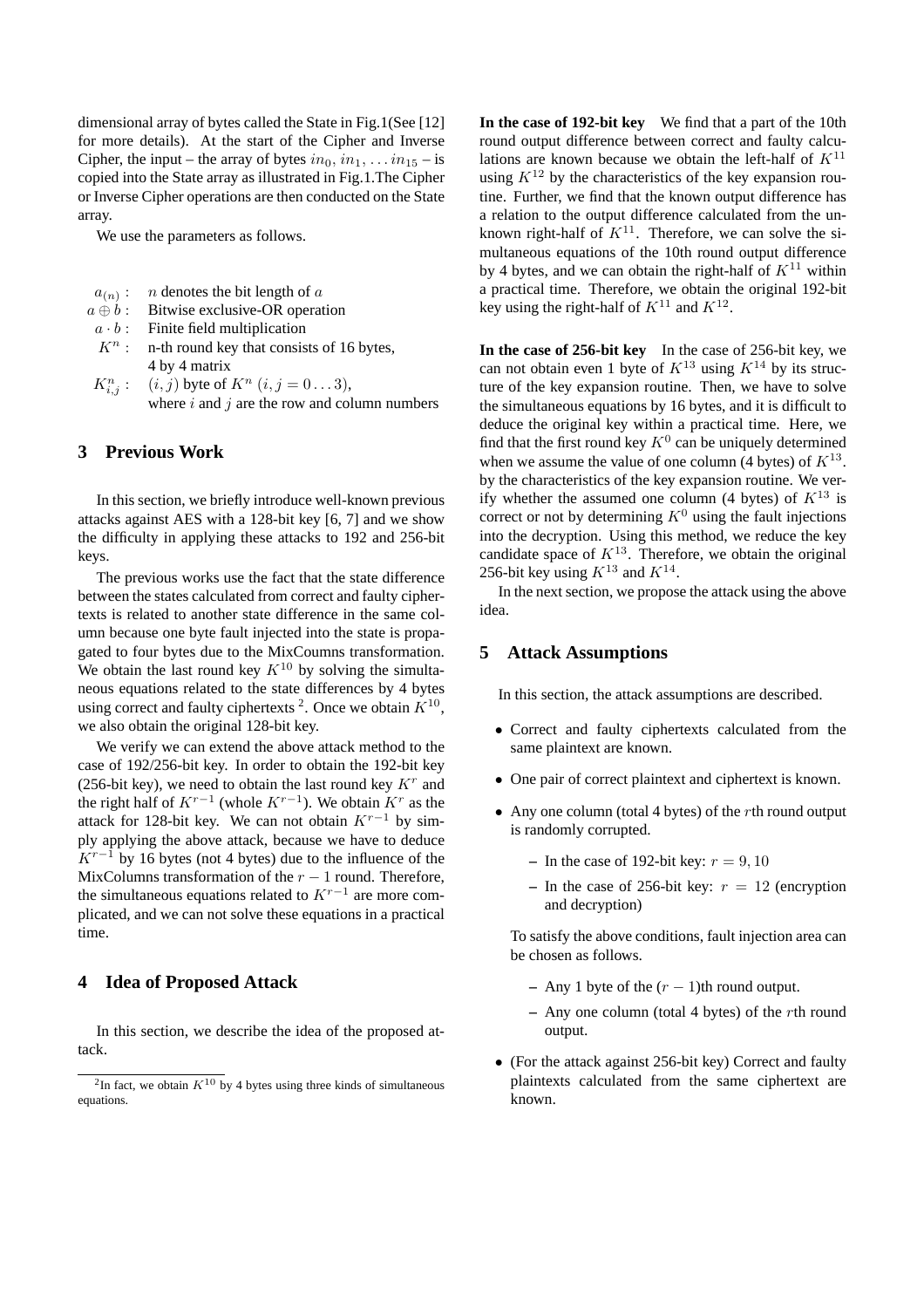#### **6 Attack Procedure for 192-Bit Key**

In this section, we describe the attack procedure for 192 bit key. In order to obtain the original 192-bit key, we need to deduce the right-half of  $K^{11}$ ,  $(K_{0,i}^{11}, K_{1,i}^{11}, K_{2,i}^{11}, K_{3,i}^{11})$  $(i = 2, 3)$  and  $K^{12}$ . Using the proposed attack, we reduce the key candidate space of these values to  $2<sup>8</sup>$ . Finally we obtain the original 192-bit key by the exhaustive search.

# **6.1 Deduce** *K*<sup>12</sup>

We obtain  $K^{12}$  using the method described in [13].

In order to obtain  $K^{12}$ , we obtain two kinds of faulty ciphertexts by injecting the faults into 1 byte of the 9th round output. The left figure of Fig.2 shows the fault propagation when 1 byte fault is injected into the 9th round output  $s_{0,0}$ . We can deduce  $K^{12}$  by solving the simultaneous equations of  $K^{12}$  within 1 minute using 2 pairs of correct and faulty ciphertexts on a PC.

### **6.2 Obtain faulty ciphertext**

We obtain the faulty ciphertext by fault injection into 1 byte of the 8th round output (or one column (total 4 bytes) of the 9th round output). As an example, we explain the case when the fault is injected into 1 byte of the 8th round output  $s_{0,0}$  in the following paper.

#### **6.3 Deduce the left-half of** *K*<sup>11</sup>

As we know  $K^{12}$ , we can deduce 8 bytes of the left-half of  $K^{11}$ ,  $(K_{0,i}^{11}, K_{1,i}^{11}, K_{2,i}^{11}, K_{3,i}^{11})$   $(i = 0, 1)$  by the characteristics of the key expansion routine (Fig. 3).

#### **6.4** Deduce the right-half of  $K^{11}$

We deduce 8 bytes of the right-half of  $K^{11}$ ,  $(K_{0,i}^{11}, K_{1,i}^{11})$  $K_{2,i}^{11}, K_{3,i}^{11}$  (*i* = 2, 3). Figure 4 shows the last part of the encryption for 192-bit key. The bytes shown in gray color are known values because we calculate them from  $K^{12}$  deduced in Section 6.1, the left-half of  $K^{11}$  deduced in Section 6.3, and the known ciphertext. Using these values, we deduce the 10th round output differences between correct and faulty encryption shown in gray color in Fig.4.

Moreover, the 10th round output differences between correct and faulty encryption shown in the box with the hatched line can be uniquely determined when we assume the 4 byte values of  $K^{11}$ ,  $(K_{0,3}^{11}, K_{1,3}^{11}, K_{2,3}^{11}, K_{3,3}^{11})$  shown in the box with the hatched line in Fig.4.

Here, due to the linearity of the MixColumns transformation, the input and output differences of the MixColumns transformation are held. Then, the differences of the byte



**Figure 2. Left Fault propagation when the fault is injected into 1 byte of output in the 9th round. Right Fault propagation when the fault is injected into 1 byte of output in the 8th round.**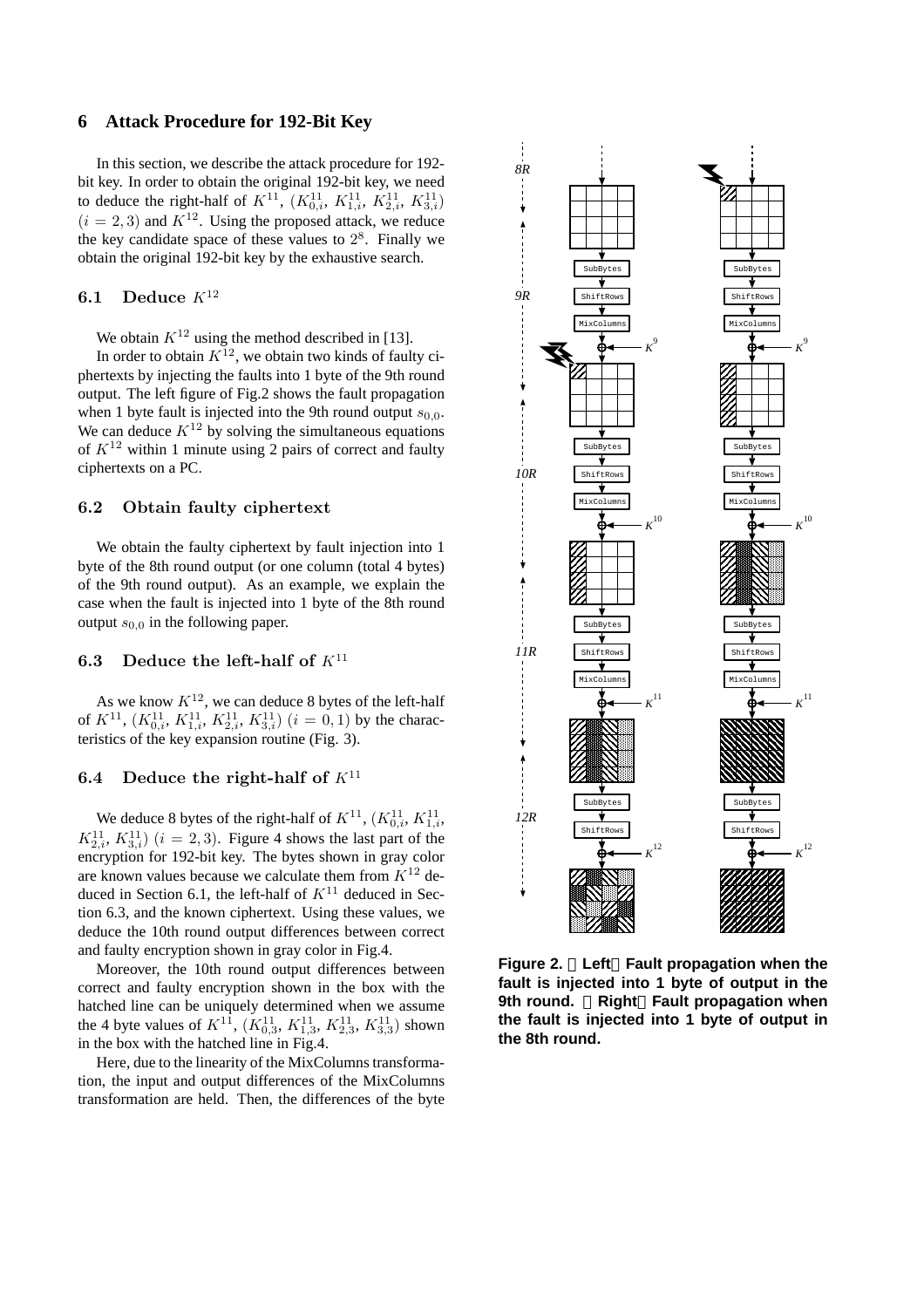

**Figure 3. Last part of the key schedule for 192-bit key**

between correct and faulty encryption have a relation to another byte in the same column, because the one byte fault is propagated to four bytes due to the influence of the Mix-Columns transformation. As an example, the most left column of the 10th round output satisfy the following equations.

$$
M_{0,0} \oplus M_{0,0} = \{02\} \cdot F \tag{1}
$$

$$
M_{1,0} \oplus \widetilde{M}_{1,0} = F \tag{2}
$$

$$
M_{3,0} \oplus \widetilde{M}_{3,0} = \{03\} \cdot F \tag{3}
$$

In the above, *F* is the fault value. The notation  $M_{i,j}$  ( $\widetilde{M}_{i,j}$ ) is the correct (faulty) 10th round output. Further, the following simultaneous equations are satisfied.

$$
M_{0,0} \oplus \widetilde{M}_{0,0} = \{02\} \cdot (M_{1,0} \oplus \widetilde{M}_{1,0}) \tag{4}
$$

$$
M_{3,0} \oplus M_{3,0} = \{03\} \cdot (M_{1,0} \oplus M_{1,0}) \tag{5}
$$

Here,  $M_{1,0}$  can be calculated from the above equations because the left parts of eq.(4) and (5) are known values. The byte  $M_{1,0}$  is calculated from the guessed values of  $(K_{0,3}^{11},$  $K_{1,3}^{11}$ ,  $K_{2,3}^{11}$ ,  $K_{3,3}^{11}$ ). Then, we can reduce the space of the key candidates of  $(K_{0,3}^{11}, K_{1,3}^{11}, K_{2,3}^{11}, K_{3,3}^{11})$  by eliminating the guessed values which does not satisfy eq.(4) and (5). The above method can be applied from the second column to fourth column of 10th round output. Then, the state  $M_{2,1}$ ,  $M_{3,2}$ ,  $M_{0,3}$  are also calculated from the above guessed values  $(K_{0,3}^{11}, K_{1,3}^{11}, K_{2,3}^{11}, K_{3,3}^{11})$ . We also reduce the space of the key candidates by eliminating the key candidates which does not satisfy the equations of  $M_{2,1}$ ,  $M_{3,2}$ ,  $M_{0,3}$ .

In the same way, we reduce the space of the key candidates  $(K_{0,2}^{11}, K_{1,2}^{11}, K_{2,2}^{11}, K_{3,2}^{11})$ . Therefore, we deduce the key candidates of the right-half of  $K<sup>11</sup>$  using 1 pair of correct and faulty ciphertext.



**Figure 4. Data part for 192-bit key**

#### **6.5 Deduce the original 192-bit key**

Using *K*<sup>12</sup> deduced in Section 6.1 and the key candidates  $K<sup>11</sup>$  deduced in Section 6.4, we calculate the key candidates of the original 192-bit key  $k_{(192)}$  by applying the inverse calculation of the key expansion routine. If the candidates of the ciphertext calculated from  $k_{(192)}$  is equal to the correct ciphertext, the key candidates of the original 192-bit key is correct and equal to the original key  $K_{(192)}$ .

#### **7 Attack procedure for 256-bit key**

In this section, we describe the attack procedure for 256 bit key. In order to obtain the original 256-bit key, we need to deduce  $K^{13}$  and  $K^{14}$ . Using our attack, we reduce the key candidate space of these values to  $2^{13}$ . Finally, we obtain the original 256-bit key by the exhaustive search.

### **7.1 Deduce** *K*<sup>14</sup>

As Section 6.1, we deduce  $K^{14}$ . The last round key  $K^{14}$ is uniquely determined using 2 pairs of correct and faulty ciphertexts.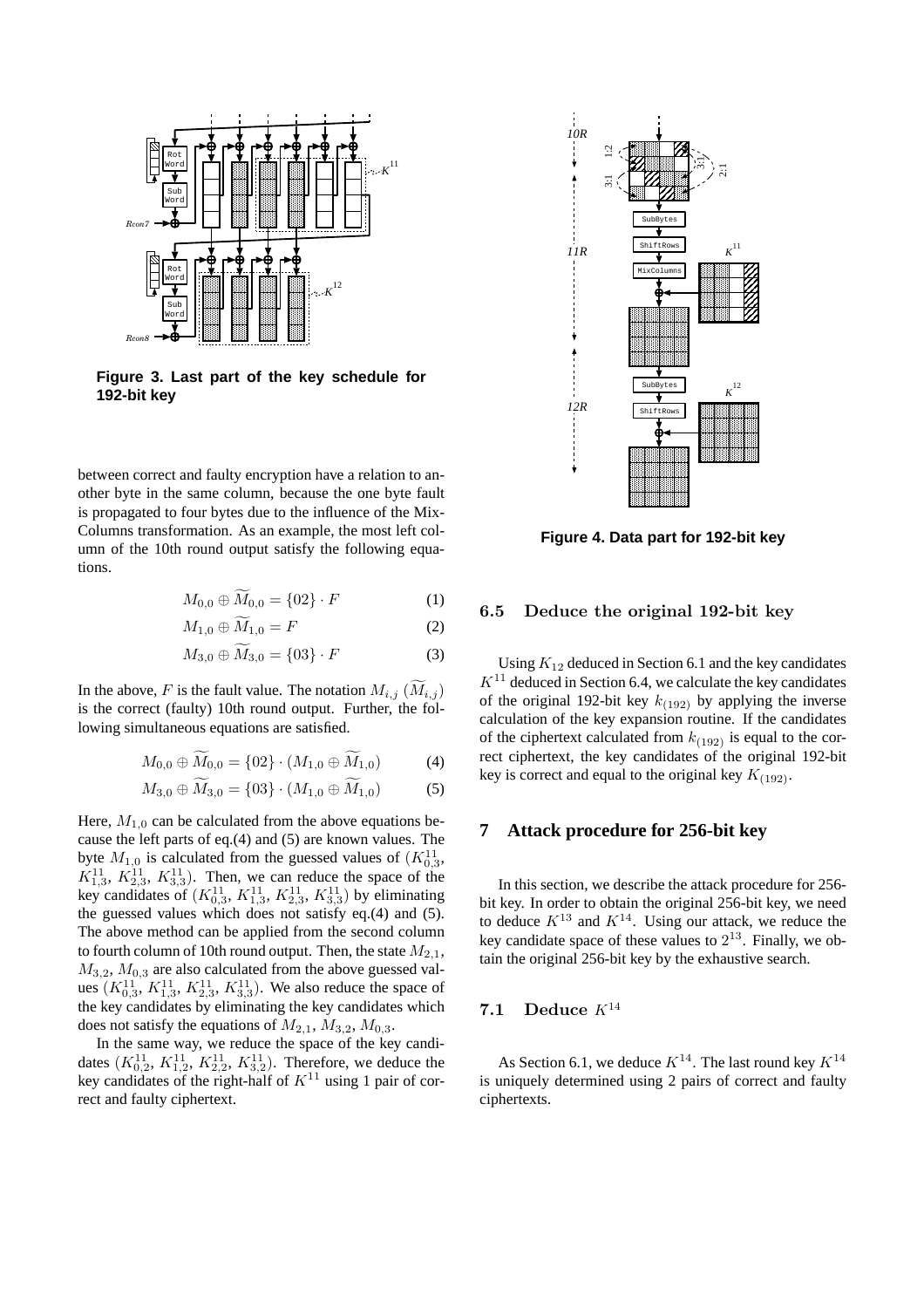# **7.2** Deduce  $K^0$

In order to obtain  $K^0$ , we obtain two kinds of faulty plaintexts by injecting the faults into 1 byte of the 11th round output. As Section 6.1, the first round key  $K^0$  is uniquely determined using 2 pairs of correct and faulty plaintexts.

# **7.3 Deduce** *K*<sup>13</sup>

As we know  $K^{14}$ , we also know bytes indicated by the gray color in Fig.5 by calculating the inverse of the key expansion routine.

Here, we guess 4 bytes of  $(K_{0,0}^{13}, K_{0,1}^{13}, K_{0,2}^{13}, K_{0,3}^{13})$  indicated by the box with the hatched line in Fig.5. Then, we can determine 4 bytes of  $(K_{3,0}^0, K_{3,1}^0, K_{3,2}^0, K_{3,3}^0)$ , of  $K^0$ by calculating the inverse of the key expansion routine. If the guessed 4 bytes are equal to 4 bytes of  $K^0$  deduced in Section 7.2, we store the guessed values  $(K_{0,0}^{13}, K_{0,1}^{13}, K_{0,2}^{13})$  $K_{0,3}^{13}$ ). Therefore, we can reduce the space of the key candidates of  $(K_{0,0}^{13}, K_{0,1}^{13}, K_{0,2}^{13}, K_{0,3}^{13})$ , by calculating  $2^{32}$  times the inverse of the key expansion routine.

In the same way, we reduce the the space of the key candidates of  $(K_{i,0}^{13}, K_{i,1}^{13}, K_{i,2}^{13}, K_{i,3}^{13})$   $(i = 1...3)$ .

## **7.4 Deduce the original 256-bit key**

Using  $K_{14}$  deduced in Section 7.1 and the key candidates *K*<sup>13</sup> deduced in Section 7.3, we calculate the key candidates of the original 256-bit key  $k_{(256)}$  by applying the inverse calculation of the key expansion routine. If the candidates of the ciphertext calculated from  $k_{(256)}$  is equal to the correct ciphertext, the key candidates of the original 256-bit key is correct and equal to the original key  $K_{(256)}$ .

#### **8 Simulation Result**

In order to verify the proposed attack and estimate the calculation time, we implement the attacks for 192-bit and 256-bit keys using the C code and execute it on a Xeon 3.0 GHz PC  $^3$ .

**In the case of 192-bit key** Using proposed attack method, the key candidate space of the right-half of  $K^{11}$  is reduced to 2 8 from 2 <sup>64</sup>. Therefore, an amount of calculation *T* needed to obtain the original key is calculated as follows.

$$
T = 2 \times 0.5 \times 2^{32} \times (1 \text{R inverse calc.}) + 2^8 \times (\text{encryption})
$$
  
= 2<sup>32</sup> × (1 \text{R inverse calc.}) + 2<sup>8</sup> × (encryption)  
~ 2<sup>32</sup> × (1 \text{R inverse calc.}) (6)

 $3$ This simulation was done with a single thread processing. Therefore, one core of the multi-core CPU is only used.

The notation R indicates the round. In the above calculation, the coefficient 2 of the first term means two kinds of calculation which is correct and faulty calculations. The coefficient 0*.*5 means that we calculate the half-state (8 bytes) by applying the 1 round inverse function.

In the result, we can obtain the original 192-bit key within 5 minutes.

**In the case of 256-bit key** Using proposed attack method, the space of the key candidates of  $(K_{0,0}^{13}, K_{0,1}^{13}, K_{0,2}^{13}, K_{0,3}^{13})$ is reduced to  $2^4$  from  $2^{32}$ . Moreover, the space of the key candidates of  $(K_{i,0}^{13}, K_{i,1}^{13}, K_{i,2}^{13}, K_{i,3}^{13})$   $(i = 1...3)$  is reduced to 2<sup>3</sup>. Therefore, we need  $2^{13} (= 2^4 \times 2^3 \times 2^3 \times 2^3)$ times encryption to determine the original 256-bit key.

Therefore, an amount of calculation *T* needed to obtain the original key is calculated as follows.

$$
T = 2^{32} \times (\text{key expansion}) + 2^{13} \times (\text{encryption})
$$
  
 
$$
\sim 2^{32} \times (\text{key expansion})
$$
 (7)

In the result, we can obtain the original 256-bit key within 10 minutes.

#### **9 Conclusions**

We propose the differential fault analysis on AES with 192 and 256-bit keys. In the proposed attack, we can obtain 192-bit key using 3 pairs of correct and faulty ciphertexts within 5 minutes. We can obtain 256-bit key using 2 pairs of correct and faulty ciphertexts and 2 pairs of correct and faulty plaintexts within 10 minutes. Both 192 and 256-bit keys are retrieved within a practical time.

#### **References**

- [1] E. Biham and A. Shamir, "Differential Fault Analysis of Secret Key Cryptosystems," *Technion - Computer Science Department - Technical Report CS0901.revised - 1997*.
- [2] H. Chen, W. Wu, and D. Feng, "Differential Fault Analysis on CLEFIA," In S. Qing, H. Imai, and G, Wang, editor, *Information and Communications Security*, vol.4861 of *Lecture Notes in Computer Science*, pp.284-295, Springer-Verlag, 2008.
- [3] "An Improved Method of Differential Fault Analysis on the SMS4 Cryptosystem," In proceedings of *the First International Symposium on Data, Privacy, and E-Commerce 2007*, IEEE-CS, pp.175-180.
- [4] J. Blömer and J.-P. Seifert, "Fault Based Cryptanalysis of the Advanced Encryption Standard (AES)," In R. N. Wright editor, *Financial Cryptography 2003 – FC 2003*, vol.2742 of *Lecture Notes in Computer Science*, pp.162-181, Springer-Verlag, 2003.